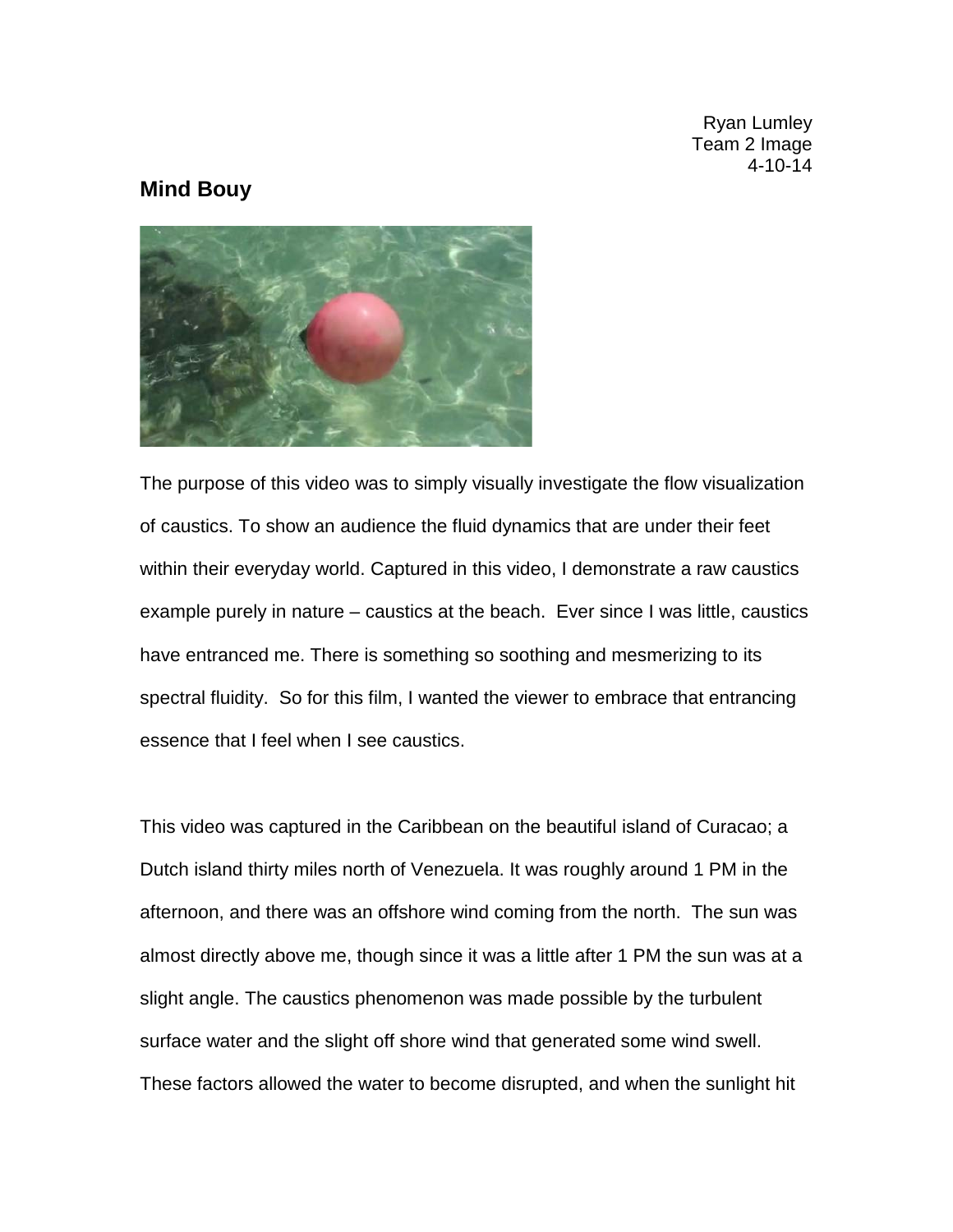the surface of the water the light rays refracted because of the curved surfaces of the water formations. The enveloping network of scattering and dancing light rays that are seen in my video is the example of caustics.

Visualization for this phenomenon was fairly simple. I waited until I saw that there was no clouds approaching the sunlight, and then I walked out about 10 feet off shore and stood in the water while I filmed the buoy. The water was about 2 and half feet deep and the waves were no bigger than a half a foot. I pointed the video camera directly downward from where I was standing.

## **Camera Details:**

IPhone 5s

## Video Setting

Some miniscule modifications were made while in post production. Some points within the video I applied the "Bad TV" filter to give it an analog- -travel- videopost-card kind of feel. But other than that the video is the raw image. I think I accomplish what I was attending to produce for this project. I am satisfied with the outcome of the overall essence of this video. The feel of the piece is exactly what I sense when I look at something like that. I produced the music with a keyboard, and I used a field recorder to capture sounds of the beach and other ambient environments. So I got to express the exact emotion to where I wanted the video to feel like because I made the sounds and images. I wish I got more angels of the casutics because I noticed the static overhead shot got a little stale after about a minute. But overall, I am very glad about the simplicity of the piece and the overall direction. Perhaps I will make more of these caustics